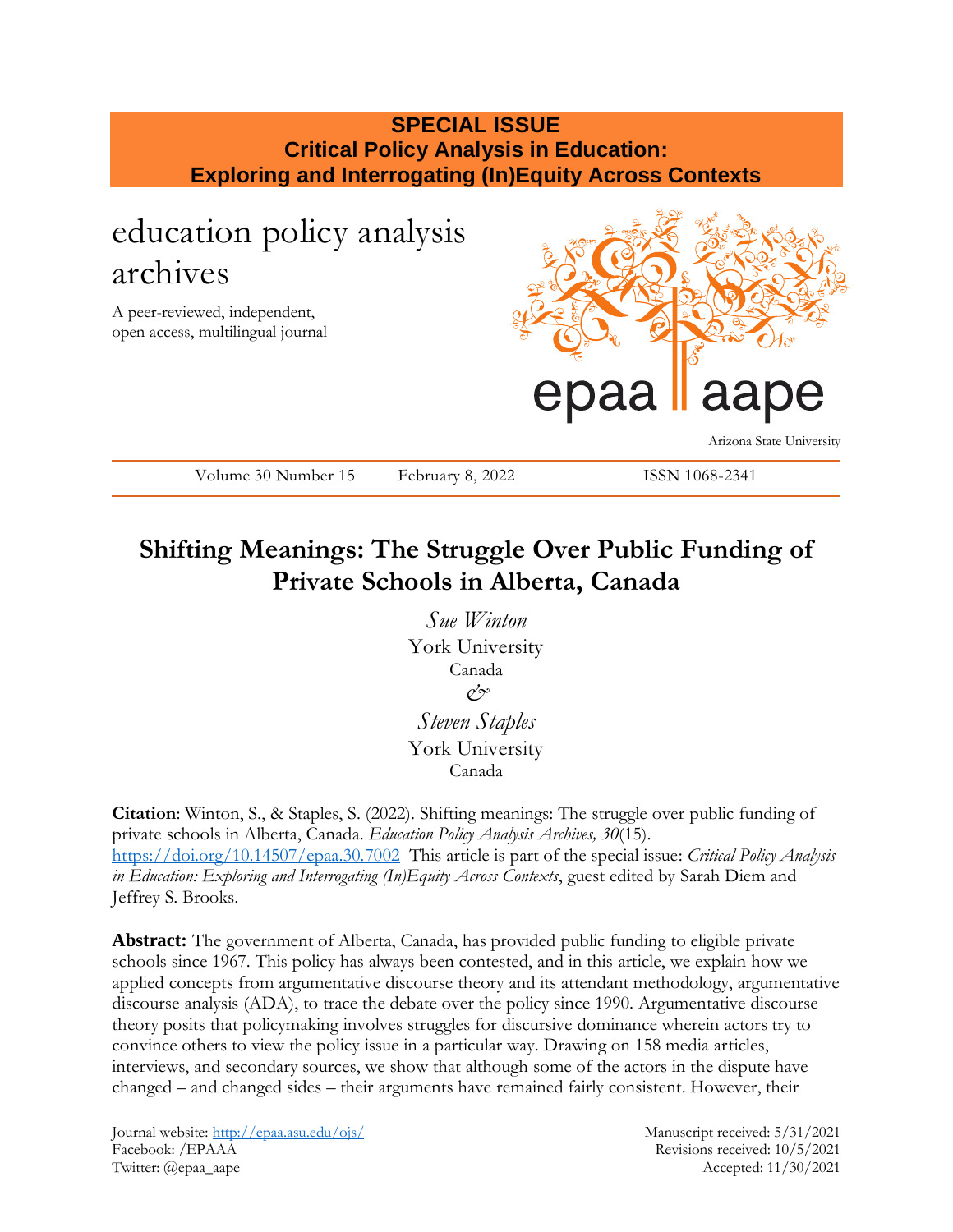arguments' meanings – and of the policy itself – have changed as the dominant discourse in the province shifted. Specifically, in response to the rise and predominance of neoliberalism in Alberta, supporters redefined the policy to fund private schools with public money as one that promoted choice and competition that would improve schooling. Opponents, on the other hand, recast the policy as part of a larger government effort to privatize public education. We demonstrate that argumentative discourse theory and ADA can be used to support the goals of critical policy analysis. **Keywords**: critical policy analysis; private schools; critical discourse analysis; education policy; funding

#### **Significados cambiantes: El debate sobre la financiación pública de las escuelas privadas en Alberta, Canadá**

**Resumen:** El gobierno de Alberta, Canadá, ha asignado fondos públicos a escuelas privadas elegibles desde 1967. Esta política siempre ha sido cuestionada, y en este artículo explicamos cómo aplicamos conceptos de la teoría del discurso argumentativo y su metodología concomitante, el análisis del discurso argumentativo. (ADA), para rastrear el debate sobre la política desde 1990. La teoría del discurso argumentativo postula que la formulación de políticas implica luchas por el dominio discursivo en las que los actores intentan convencer a otros para que vean el tema de la política de una manera particular. Basándonos en 158 artículos de los medios, entrevistas y fuentes secundarias, mostramos que aunque algunos de los actores en la disputa han cambiado, y cambiado de lado, sus argumentos se han mantenido bastante consistentes. Sin embargo, los significados de sus argumentos, y de la política misma, han cambiado a medida que cambiaba el discurso dominante en la provincia. Específicamente, en respuesta al auge y predominio del neoliberalismo en Alberta, los partidarios redefinieron la política de financiar escuelas privadas con dinero público como una política que promoviera la elección y la competencia que mejoraría la educación. Los opositores, por otro lado, reformulan la política como parte de un esfuerzo mayor del gobierno para privatizar la educación pública. Demostramos que la teoría del discurso argumentativo y la ADA se pueden utilizar para respaldar los objetivos del análisis crítico de políticas.

**Palabras-clave:** análisis crítico de políticas; escuelas privadas; análisis crítico del discurso; política educativa; fondos

#### **Mudando significados: O debate sobre o financiamento público de escolas particulares em Alberta, Canadá**

**Resumo:** O governo de Alberta, Canadá, tem alocado recursos públicos para escolas particulares elegíveis desde 1967. Essa política sempre foi contestada e, neste artigo, explicamos como aplicamos conceitos da teoria do discurso argumentativo e sua metodologia associada, a análise argumentativa do discurso (ADA), para traçar o debate sobre a política desde 1990. A teoria do discurso argumentativo postula que a formulação de políticas envolve lutas pelo domínio discursivo em que os atores tentam convencer os outros a ver a questão política de uma maneira particular. Com base em 158 artigos da mídia, entrevistas e fontes secundárias, mostramos que, embora alguns dos atores da disputa tenham mudado – e mudado de lado – seus argumentos permaneceram bastante consistentes. No entanto, os significados de seus argumentos – e da própria política – mudaram à medida que o discurso dominante na província mudou. Especificamente, em resposta à ascensão e predominância do neoliberalismo em Alberta, os defensores redefiniram a política de financiar escolas privadas com dinheiro público como uma que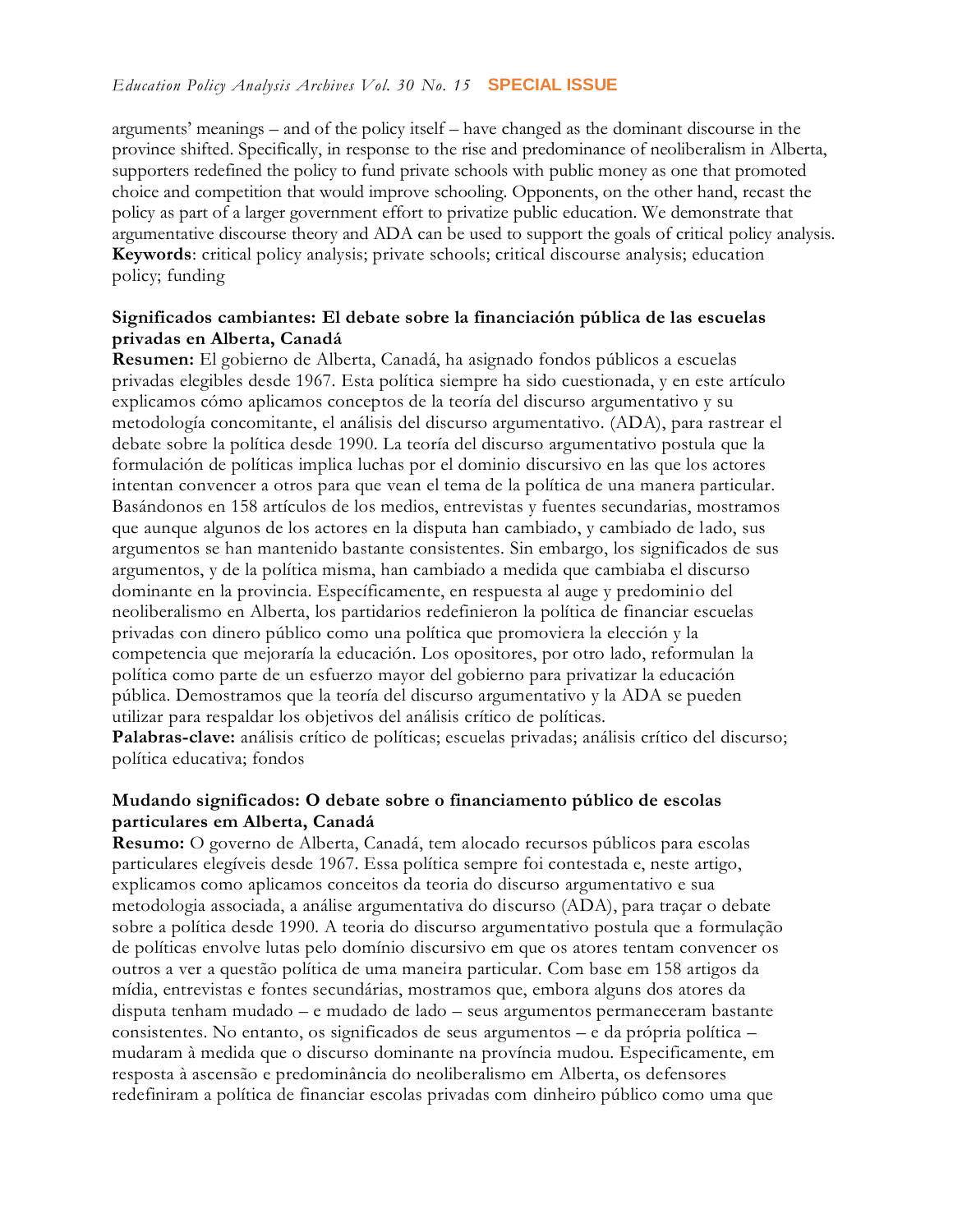promovia a escolha e a competição que melhorariam a escolaridade. Os opositores, por outro lado, reformulam a política como parte de um esforço maior do governo para privatizar a educação pública. Demonstramos que a teoria do discurso argumentativo e a ADA podem ser usadas para apoiar os objetivos da análise crítica de políticas. **Palavras-chave:** análise crítica de políticas; escolas particulares; análise crítica do discurso; política educacional; financiamento

#### **Shifting Meanings: The Struggle Over Public Funding of Private Schools in Alberta, Canada**

Is the public funding of private schools in Alberta part of a market agenda in education designed to undermine the public system? A means of enabling parents<sup>1</sup> to select the best education for their children, or perhaps even a policy that undermines private schools' autonomy? The meaning of Alberta's policy to provide public funds to private schools varies according to whom you ask and when you ask them. In this article we explain how we drew on Maarten Hajer's (1997) argumentative discourse theory and its attendant methodology, argumentative discourse analysis (ADA; Hajer, 2006), to trace the debate over public funding of private schools in Alberta over time. While the policy to give public funding to private schools was first adopted in 1967, this paper focusses on actors' efforts to change and/or uphold the policy to fund private schools with public money in Alberta between 1990 and 2020. Our findings show that while some of the actors in the debate have changed and, in some cases changed sides, their arguments and the discourses that underlie them have remained fairly consistent. However, the meanings of these arguments and discourses – and of the policy itself – have changed as the dominant discourse in the province shifted.

We begin with an overview of private schools in the province and review existing knowledge about the debate over public funding of private schools. Next, we introduce our critical orientation to policy and Hajer's argumentative discourse theory and explain how it supports the aims of critical policy analysis. We then turn to an explanation of how we used ADA to identify story lines and their supporting arguments, the members of discourse coalitions that mobilize them, and how shifting socio-historical context influenced struggles over the meaning of public funding of private schools in Alberta. A discussion of our findings follows. Finally, we end with a discussion of the utility of ADA in critical policy analysis.

#### **Private Schools in Alberta**

Alberta is located in the western part of Canada, and, with 4,436,258 residents, it is the country's fourth most populous province (Alberta, 2021a). Like all Canadian provinces and territories, Alberta's government is responsible for providing education to its school-aged residents. The provincial government oversees – and funds to some extent – a variety of education options, including English public, Catholic, Francophone, and charter schools in publicly-funded school systems; private schools; and homeschooling. Public funds for education are raised through municipal education property taxes (the tax rate is set by the provincial government and is uniform across the province), income tax, royalties, federal transfers, gaming and income from investments (Riep, 2021). The amounts schools receive is tied to enrollment. English public, Catholic, and

 $\overline{a}$ 

<sup>&</sup>lt;sup>1</sup> While we recognize that parents are not the only caregivers and guardians of children, we use the word "parents" throughout the article in recognition of how policy actors use it rhetorically in policy debates.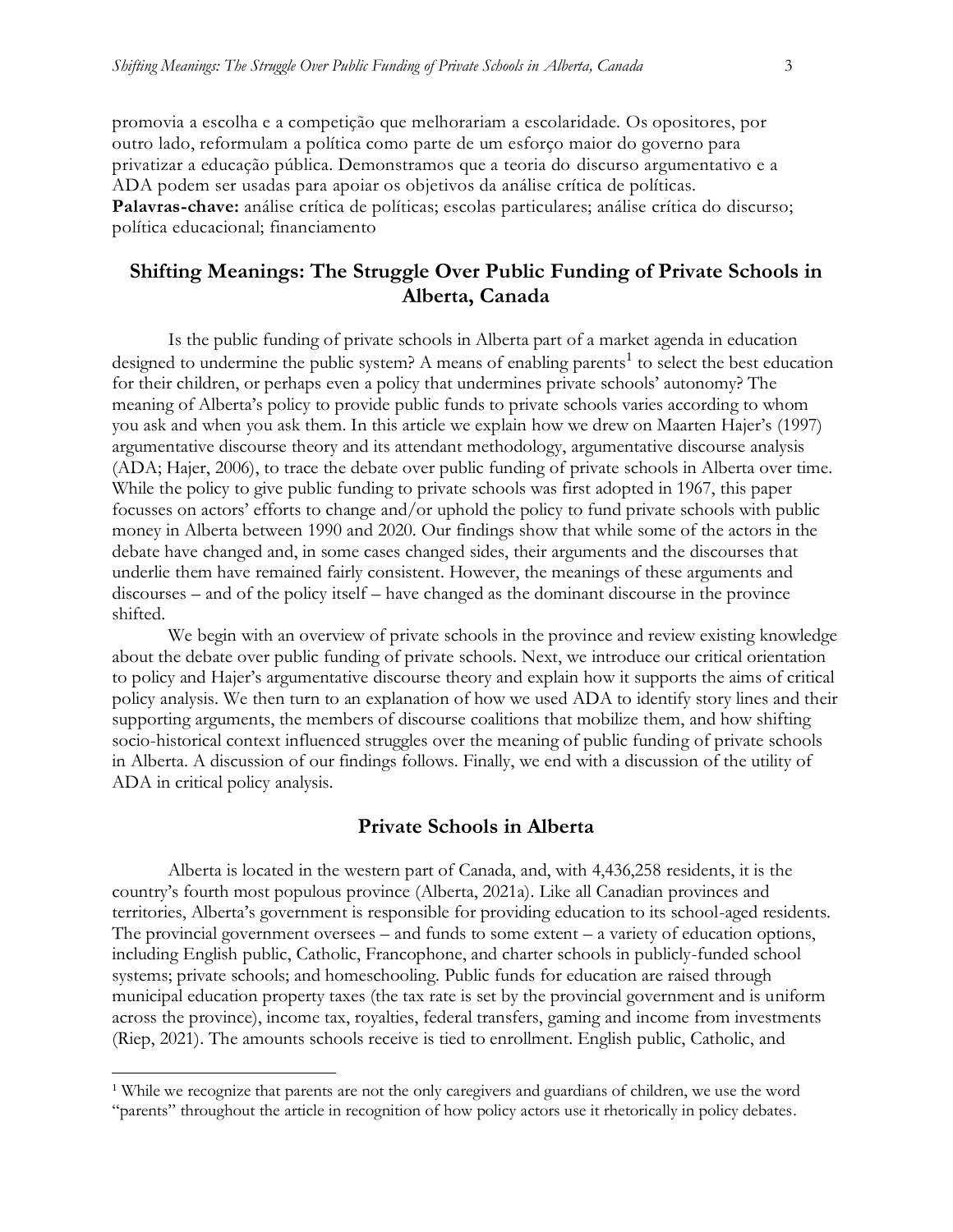Francophone schools are governed by democratically-elected school boards who determine how funds will be spent. Private schools may charge tuition, and English public, Catholic, Francophone, and charter schools may raise additional funds through fundraising or charging families voluntary fees.

In the 2019-2020 school year, 33 382 students – just under 4.5% of Alberta's pupils – attended a private school (Alberta, 2021c). While this is only a small percentage of school-age children in the province overall, the share has increased from under 2% in the 1970s (Bergen, 1982) and 4% in 1999 (Kachur, 1999). Most families that send their children to private schools do so because they want their children to receive a faith-based education (Hunt & Leistra, 2020). In fact, Alberta is unique in the country in its multiple arrangements that allow faith-based schools to operate within public school systems (Hiemstra & Brink, 2006).

Alberta's (2021b) Private Schools website explains that "there are 3 types of private schools and 2 specialized designations for private schools in Alberta" (para. 3). The three types are registered private schools, accredited private schools (funded), and accredited private schools (unfunded). Registered private schools do not have to follow the provincial curriculum or hire provinciallycertified teachers. They do not receive any public funds. Non funded accredited private schools must use Alberta-certified teachers but do not have to follow the Alberta curriculum. Like the registered private schools, this kind of accredited school does not receive provincial funding. Accredited funded private schools follow the Alberta curriculum, use provincially-certified teachers, have principals that are certified teachers, and as of 2021 receives 70% of the per pupil funding given to public schools. This type of private school is the main focus of debates over public funding of private schools. Private schools with special designations include those approved and publiclyfunded to offer education to students with disabilities and heritage language private schools that offer classes outside of the regular school day (Alberta, 2021b). Heritage schools may or may not receive public funds. In 2021 there were 208 private schools operated by 162 school authorities (Alberta Education, 2021).

#### **Histories of the Debate over Public Funding of Alberta's Private Schools**

While our study is the first to focus on debates over this policy between 1990-2020, a number of scholars have examined actors and arguments instrumental in securing initial and subsequent increases in public funding to private schools prior to 1990. Hiemstra (2005) and Prinsen (2000) demonstrate that Dutch neo-Calvinist immigrants in Alberta played a pivotal role in the introduction of the policy in 1967. This small minority of Albertans advocated for "a pluriform public order" (Hiemstra, 2005, p. 157) that would equitably integrate and fund all school types in Alberta. As members of organizations such as the Christian Action Foundation and the Societies for Christian Education, these advocates argued that Alberta's government was overstepping its role by providing a preferred educational philosophy in its schools. As they saw it, the state was responsible for ensuring justice and funding for all schools that met state-determined educational standards and minimum enrolment requirements, but it was up to communities to determine what and how their schools should teach students. The neo-Calvinists lobbied politicians, submitted briefs to government bodies, formed strategic alliances with other groups, notably the Association of Private Schools and Colleges in Alberta (APSCA), and attempted to create a united Christian community (Hiemstra, 2005).

Although the introduction of private school funding was not preceded by a formal or public debate, the Alberta Teachers Association (ATA) expressed opposition to the policy when it was adopted in 1967, and the Alberta School Trustees' Association (ASTA) did the same shortly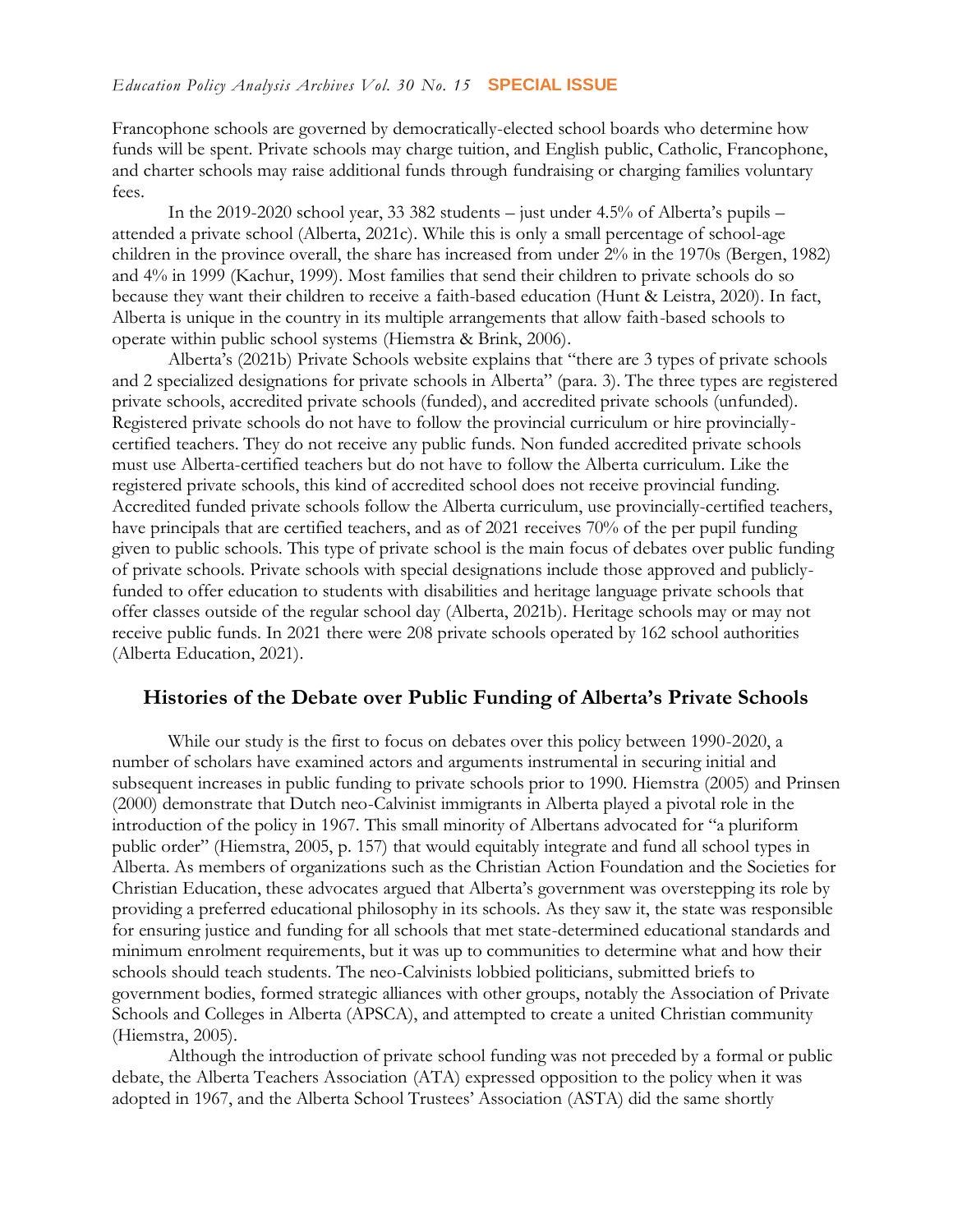thereafter (Bergen, 1982). The Alberta Catholic School Trustees Association, on the other hand, expressed its support (Bergen, 1982). Both the ATA and the ASTA continued to publicly oppose the policy throughout the 1970s and 1980s, although the ATA supported public funding of private schools operated by organizations serving children with special education needs and that met government standards (Bergen, 1982). Bergen's (1982) survey of Alberta school board members revealed about half of respondents opposed the policy. Their reasons included the fact that private schools could select their students while public schools had to accept everyone and their belief that private schools were elitist and fragmented society. Indeed, the idea that the policy promoted segregation and, ultimately, "future social division" were arguments mobilized by the leader of the group Save Public Education and later Liberal MLA, Sheldon Chumir, in the mid-1980s (Wagner, 1999, p. 61). In 1988, New Democratic Party (NDP) and Liberal party members characterized the funding of private schools as a means of privatizing education in legislative debates over the Progressive Conservative government's proposed School Act (Wagner, 1999).

Accounts of the history of private school funding in Alberta also trace the increases in the amounts allocated. According to Bergen (1982), when the policy was introduced in 1967, private schools received \$100 for every student served. This amount eventually increased to \$172 in 1973 before the change to receiving a proportion of the amount received by public schools was made in 1974 (Bergen, 1982). At that time, the percentage was 33.3% of the per pupil instructional amount received by public schools. Private schools were ineligible for other grants. The amount private schools received increased to 40% in 1976, to 60% in 1997 and eventually to 70% in 2008 (Wagner, 1999). It is important to note that the same party, the Progressive Conservatives (PCs), formed the government continuously between 1971 and 2015. As these increases to private school funding indicate (along with policies to introduce alternative schools, registered private schools, and charter schools), the PCs have long supported funding alternatives to public education (Wagner, 1999).

Previous research, then, has documented actors involved in debates over public funding of private schools up to the closing years of the 1980s. These studies detail who said what to whom, their advocacy strategies, and the outcomes of their efforts to influence formal government decisions. Our study picks up where other scholars left off by examining the debate since 1990. Importantly, it also differs from previous work in terms its critical orientation towards policy and its discursive theory of policy change.

#### **Critical Policy Analysis and Argumentative Discourse Theory**

Our study reflects our critical orientation towards policy (Simons et al., 2009). Like other critical policy scholars, we recognize that policies are not value neutral and thus benefit some groups while disadvantaging others. We also share their interests in understanding the roots and developments of policy over time and the nature of actors' engagement and resistance to it (Diem et al., 2014). We combine concepts from Maarten Hajer's (1993, 1997, 2006) argumentative discourse theory with insights from critical policy scholars to help us explain why public funding for private schools in Alberta has continued to grow over the past thirty years despite opponents' efforts to overturn the funding policy.

Sharing critical policy scholars' rejection of positivist approaches to policy analysis, Hajer's (1997) argumentative discourse theory posits that policymaking involves struggles for discursive dominance in which actors try to persuade others to view the policy issue in a particular way. That is, it involves a struggle over policy meanings constructed through discourse. Hajer (2006) defines discourse as "an ensemble of ideas, concepts, and categories through which meaning is given to social and physical phenomena, and which is produced and reproduced through an identifiable set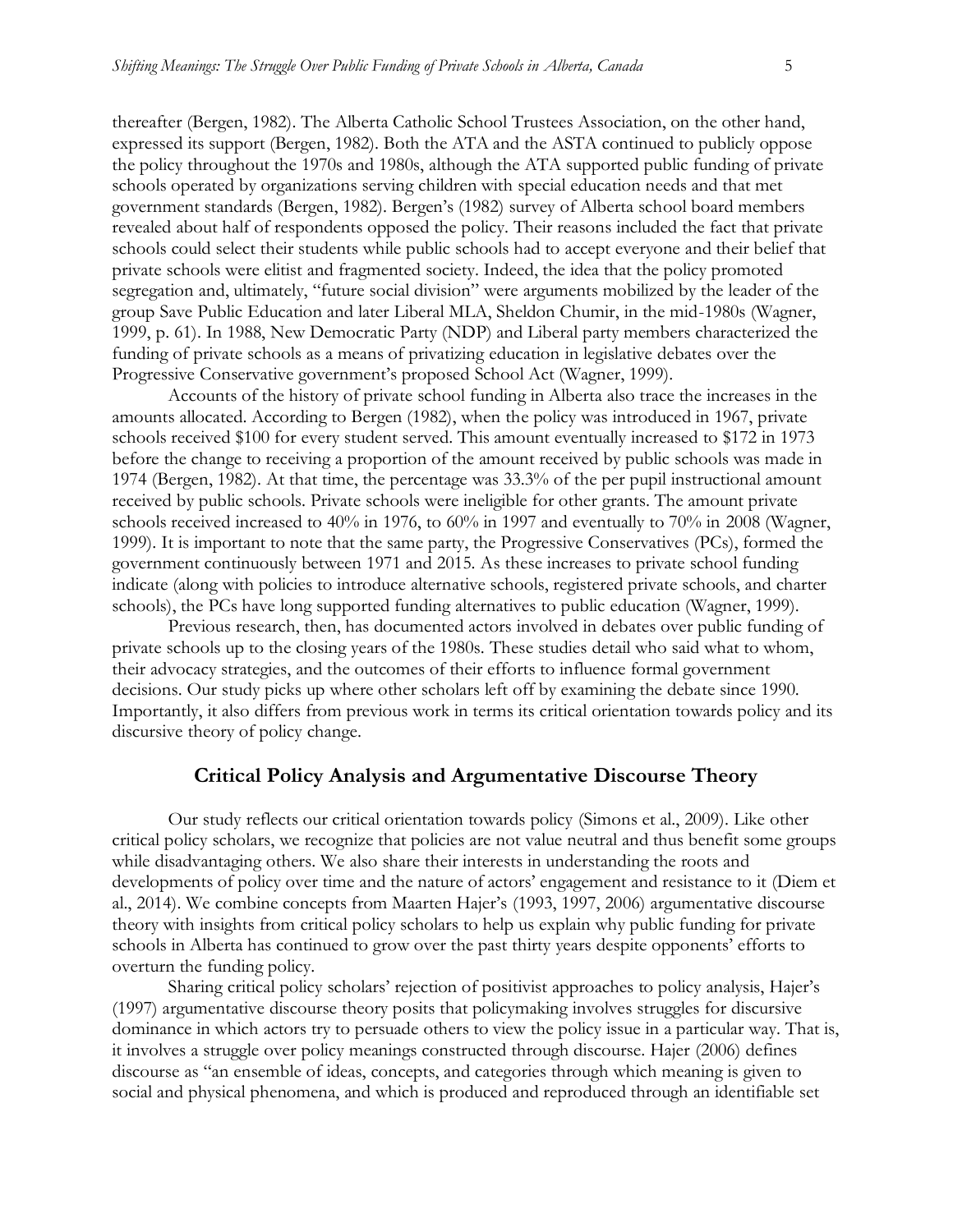of practices" (p. 67). Some discourses operate at the everyday level of communication and may be associated with particular disciplines (e.g., medicine, economics) while other discourses circulate in and organize society more broadly (Fischer, 2003). Drawing on and adapting Gale's (1999) view of policy as text, discourse, and ideology, we understand that arguments mobilized in policy debates take their meanings from discourses which are themselves informed by – and appeal to – ideologies. Further, arguments may be influenced by multiple and competing discourses, and a single discourse may be informed by more than one ideology (Gale, 1999). Struggles over policy are thus impacted by the discursive as well as social and geographical contexts at a particular moment in time (Fischer, 2003; Gale, 1999).

Policy actors mobilize story lines in their persuasive efforts (Hajer, 1997). Policy actors include individuals and representatives from organizations engaged in policy processes, and "[s]tory lines are the medium through which [they] try to impose their view of reality on others, suggest certain social positions and practices, and criticize alternate social arrangements" (Hajer, 1993, p. 47). Story lines summarize and simplify ideas about what the world is like and should be like (Hajer, 2006). Actors mobilizing the same story lines form discourse coalitions (Hajer, 1997). Members of discourse coalitions may or may not know each other or share interests, and they do not act together according to a particular plan or strategy. Their story lines disguise both the complexity of policy issues as well as differences in discourse coalitions members' interpretations of their meanings. Hajer (1997) points to the example of the destruction of rainforests in environmental politics: some actors express concern over its impact on the Earth's biosphere, others over its impact on indigenous people's homes and cultures, while others view it as a moral issue. While they all agree that the declining rainforest cover is an issue of concern, the arguments they offer for why it is a problem vary. Nevertheless, they mobilize the same story line – that the destruction of rainforests is harmful – in their efforts to change policy.

Story lines construct policy problems, position actors, create coalitions, and contribute to the production of a moral and social order (Hajer, 1997). Story lines appeal to actors because they "sound right" (Hajer, 1997, p. 63). Whether a story line sounds right depends on its plausibility, the confidence actors have in others mobilizing the story line, the practices in which the story line is formed, and the tolerability of the story line for actors' discursive identities (Hajer, 1997). Importantly, argumentative discourse theory suggests that actors' beliefs are constituted in part by both contexts and discourses and if one or both changes, actors' views and values may change as well.

A discourse coalition (and its story lines) may be said to be dominant if two conditions are met. The first condition is discourse structuration, which is evident when the coalition "dominates the discursive space" (Hajer, 1993, p. 48). Structuration is apparent in the second condition, discourse institutionalization, where the coalition's discourse translates into institutional arrangements and concrete policies (Hajer, 1993). As critical scholar Stephen Ball (1993) explains, polices are both text and discourse simultaneously and, as such, "exercise power through a production of 'truth' and 'knowledge'" (p.14, emphasis in original). Policy 'truths', including the subjectivities and social relations they construct, advantage some groups of people while disadvantaging others.

Hajer's argumentative discourse theory, while not grounded in commitments to equality and social change (Simons et al., 2009), is nevertheless useful for achieving goals of critical policy analysis. In addition to helping scholars understand a policy's roots and developments over time and the nature of actors' engagement and resistance to it, argumentative discourse theory can help explain why policies known to produce inequities can be difficult to challenge. For example, this article's first author used argumentative discourse theory to explain why school fundraising, a policy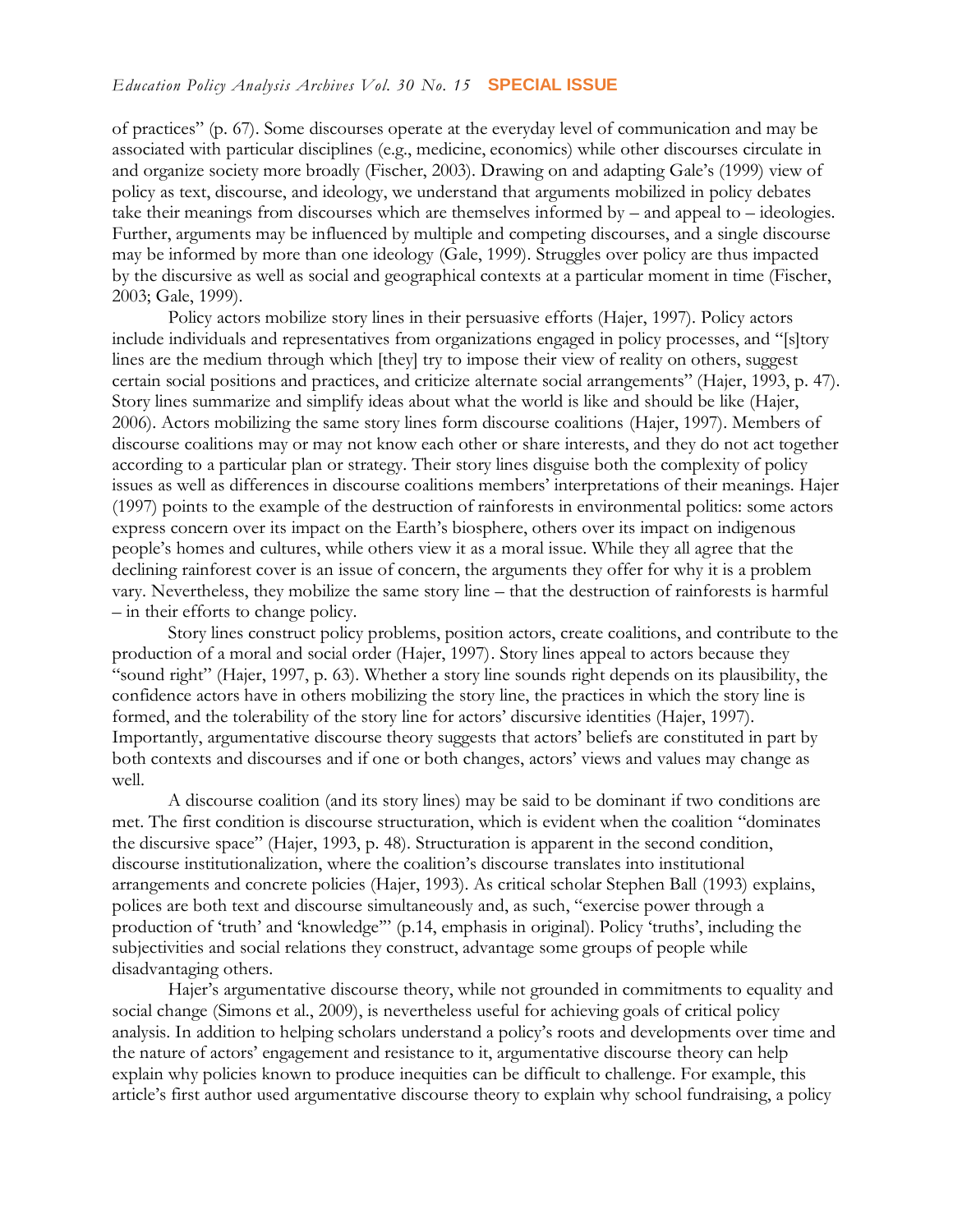that reproduces inequality within and between public schools, has grown in Ontario, Canada, despite decades-long efforts to challenge this practice (Winton, 2016). They demonstrated that in a neoliberal context of reduced funding of public schools, increasing education privatization, and a view of parents as responsible for their children's success, fundraising makes sense, especially for middle-class families who have historically depended on public schools to reproduce their children's class status (Winton, 2006).

#### **Methodology**

In this section we explain how we used argumentative discourse analysis (ADA; Hajer, 2006) to identify story lines and their supporting arguments, the members of discourse coalitions that mobilize them, and how the shifting socio-historical context influenced struggles over the meaning of public funding of private schools in Alberta. While ADA is not inherently critical, like other such methodologies including case studies (e.g., Diem, 2016) and various quantitative approaches (e.g., Parekh & Brown, 2019), it can be used to achieve goals of critical policy analysis. Our application of ADA incorporates many components suggested by Hajer (2006); however, since he does not address a study that examines arguments over a long period of time nor one that is comparative in design, we modified his approach. Notably, our study of the debate over public funding of private schools in Alberta is one of multiple cases in a comparative case study of this debate across Canada. For this case we used ADA to answer the following three research questions: (1)What are the story lines and their supporting arguments in the debate over public funding of private schools in Alberta?; (2) Who are the actors that mobilized the story lines and their supporting arguments as members of discourse coalitions?; and (3) How has the shifting socio-historical context influenced struggles over the meaning of public funding of private schools in Alberta?

Prior to collecting data, we began with desk research as advised by Hajer (2006). This step involved surveying documents, news articles, academic articles, grey literature (i.e., literature that is unpublished or published non-commercially or informally; Monash University, n.d.), and government and organization websites in order to develop preliminary understanding of historical and contemporary policy actors and their arguments.

#### **Data Sources and Collection**

Data for our Alberta case study were collected from two main sources: news media articles and interviews with five actors involved in the debate. Each source constituted a distinct dataset. We gathered the news articles from two newspapers: *The Globe and Mail* and the *Calgary Herald*. The newspapers were accessed through two online databases, ProQuest and Newspapers.com. A standard Boolean search command was employed to identify articles where "public funding" was associated with "private schools" in the article. The command was adjusted to substitute "funding" with the more colloquial "grant" for media searches of the mid-20th century. Likewise, "private" was substituted with "independent" schools as is more commonly used by public funding proponents. Using this process, we identified 290 potential articles. We then reviewed them to ensure they contained arguments that directly address the public funding of private schools rather than other questions raised in the public debate, such as the intrinsic value of private schools or advantages for students in the different systems. We also ensured the arguments were directly attributed to an actor as a direct quote or written by someone directly engaging in the debate (e.g., through a letter to the editor or in an Editorial). If arguments in the articles were summarized or otherwise interpreted by the journalist, even if the arguments were attributed to an actor, they were left out of the dataset. We made this decision to help ensure the authenticity of arguments made by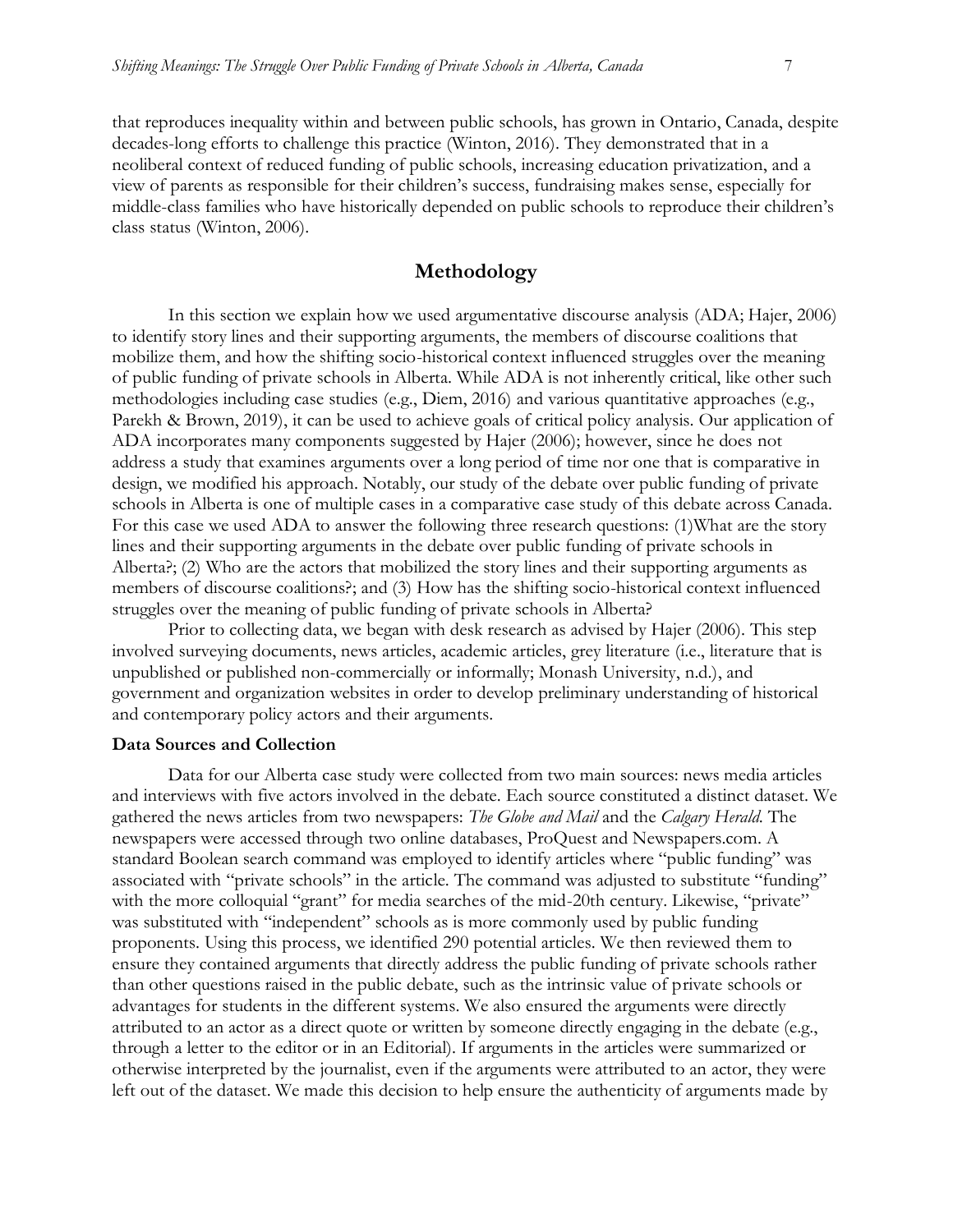participants in the debate. Through this process, 158 articles were selected to serve as data. Each of these articles was uploaded to Dedoose, an online application designed to facilitate data analysis.

Data were also collected through interviews with five actors involved in the debate between 1990 and 2020. As described by Hajer (2006), the purpose of these interviews was to understand how they interpreted the debate and why they engaged in the debate in the ways they did. They also provided information about "causal chains ('what led to what')" (Hajer, 2006, p. 73). We identified the participants through references to their organizations in the media articles and recommendations from others we interviewed. Each interviewee was active in one or more of the following group types between 1990 and 2020: the Alberta government, provincial teachers' association, and nongovernmental organizations. The semi-structured interviews were carried out via video conference and were recorded and transcribed.

Finally, to identify the contexts within which the argumentative struggles over public funding of private schools have taken place and determine how the dominant story line has maintained its dominance over time, we read a wide variety of academic articles and books detailing the changing cultural, political, economic, and historical contexts of Alberta, Canada, and other Western, Englishspeaking countries since the 1950s. Some of these texts were ones we read as part of our desk research earlier in the study.

#### **Data Analysis**

Prior to beginning the analysis, the research team members participated in an exercise designed to improve consistency in the analysis. Following Lichtman's (2013) generic approach to coding, we began by individually reading several selected articles and highlighting phrases containing arguments and the actors mobilizing them based on knowledge gleaned from our desk research. Then, we compared our highlighted phrases and created code names that described the meaning of the arguments, such as "Funding private schools will damage public schools" which is an argument against the public funding of private schools. We also created code names for the actor (an individual or group member) who mobilized each argument. As the exercise progressed, we developed a common understanding of the codes and checked to ensure team members were coding arguments consistently when used by different actors. The codes were added to Dedoose. This exercise was important for consistency across the various cases' datasets coded by different team members to allow a comparative analysis. A follow-up meeting was held during the early stages of data analysis to confirm the codes were applied consistently by researchers.

The ADA formally began with a close reading of each media data source by one or more team members. Then, during a second reading, we highlighted phrases containing arguments mobilized in support of or in opposition to public funding of private schools and assigned them codes. The highlighted arguments were also assigned a code named for the organizational actor that mobilized them. Some of the codes were identified during our initial team coding exercise and others were added as they were encountered. A code book was maintained containing the codes and explanations of their meanings when needed. Examples of the codes include: "Private schools promote segregation" and "Competition improves public schools". In some cases, more than one argument and actor were identified in a single news article. The media dataset was segmented by decade, allowing researchers to trace actors and their arguments over time.

The next step was to determine changes and continuances over time. We grouped similar or related codes according to the discourses that they represented, such as "fairness" or "choice". We created a table using Excel to keep track of arguments and discourses mobilized by decade and the actors that mobilized them, assigning a colour to each discourse to make its presence at each point visible. We also noted changes from the previous decade and included a column that identified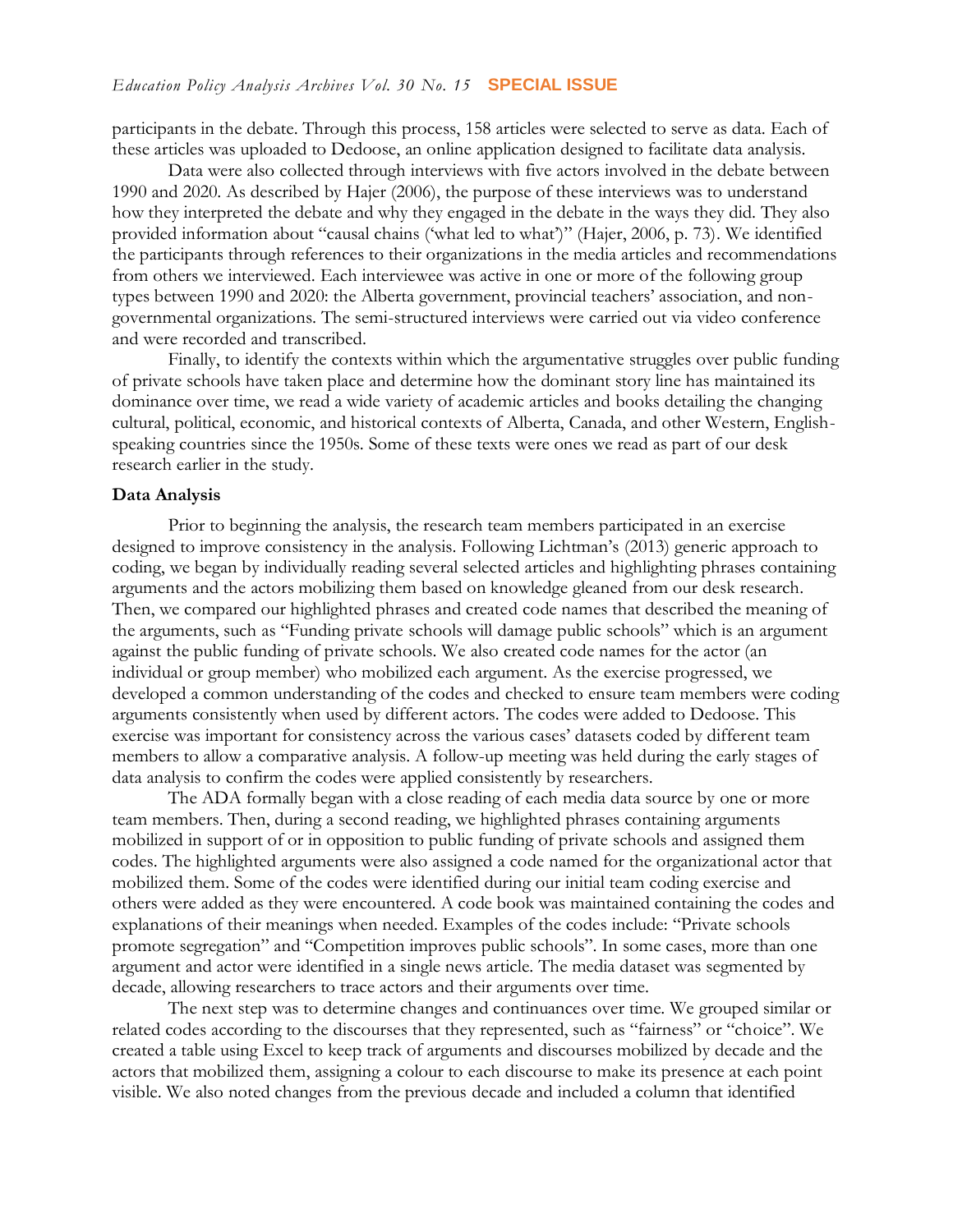political shifts through provincial elections and new policies, and other significant details about the social context suggested by our desk research and gleaned from a subsequent review of secondary sources. We referred to this table to produce the discussion of our findings.

#### **Findings**

Our ADA shows there have been two discourse coalitions in the policy debate since the 1960s: the publicly-fund-private-schools discourse coalition (policy supporters) and the publicfunds-are-for-public-schools discourse coalition (policy opponents). Our analysis also clearly demonstrates that the publicly-fund-private-schools discourse coalition has been dominant since 1967 when Alberta's government agreed to give \$100 per student to private schools. Since then, not only has funding continued to flow to private schools, but the amount they receive has increased to 70% of the per-pupil funding allocated to public schools. Furthermore, our analysis shows that both discourse coalitions have mobilized many of the same arguments in support of their story lines since the beginnings of the debate. For example, supporters have consistently argued the policy ensures children can be educated as desired by their parents, promotes fairness between schools of different kinds (especially faith-based and secular schools) and between private and public school parents, and saves taxpayers money. Opponents, on the other hand, have argued that funding private schools with public money takes money away from public schools, promotes elitism and segregation, and undermines democracy. What has changed, however, is the meaning of some of these arguments. We attribute these shifting meanings to coalition members' engagement of discourses informed by neoliberal and liberal ideologies that themselves have become more and less predominant over time.

In the discussion below we focus on new and shifting story lines mobilized by the publiclyfund-private-schools and the public-funds-are-for-public-schools discourse coalitions in response to the rise and dominance of neoliberal ideology, discourses and policies in Alberta, Canada, and internationally throughout the 1980s and 1990s (Evans & Smith, 2015; Hursh & Henderson, 2011; Porter, 2012). A central neoliberal idea is that the social world should be organized according to the principles of the free market. In such a place, people, businesses, and organizations compete for success with minimal government involvement; the government's main role is to create conditions that enable markets thrive (Larner, 2000). Governments around the world have taken up this responsibility in part by selling public assets, transferring some of the costs of public services to individuals, contracting with private companies to manage public services, and introducing policies that reorganize the public sector to become more private-like, both in terms of structure and management techniques (Lubienski, 2006). Competition within markets is celebrated as it is purported to lead to innovation and greater efficiency. Their consumers, envisioned as rational subjects, are responsible for choosing the product best-suited to meet their needs.

Advocates of creating markets in education claim the arrangement stimulates innovation and competition among schools which improves them and ultimately produces better outcomes (i.e., higher student achievement). Parents, as the education market's consumers, assume responsibility for ensuring they select the best education option for their children's success. A child's failure, then, is the fault of their parents' poor choices. Governments have introduced a range of policies to create markets including: open boundary policies to enable children to attend school outside their neighbourhoods; providing families with publicly-funded vouchers that would go to the schools of their choosing; charter schools that were publicly-funded but not governed by elected school boards; online learning programs; specialized programs offered by school boards; and public funding of private schools. Some of these policies predate the ascendancy of neoliberalism.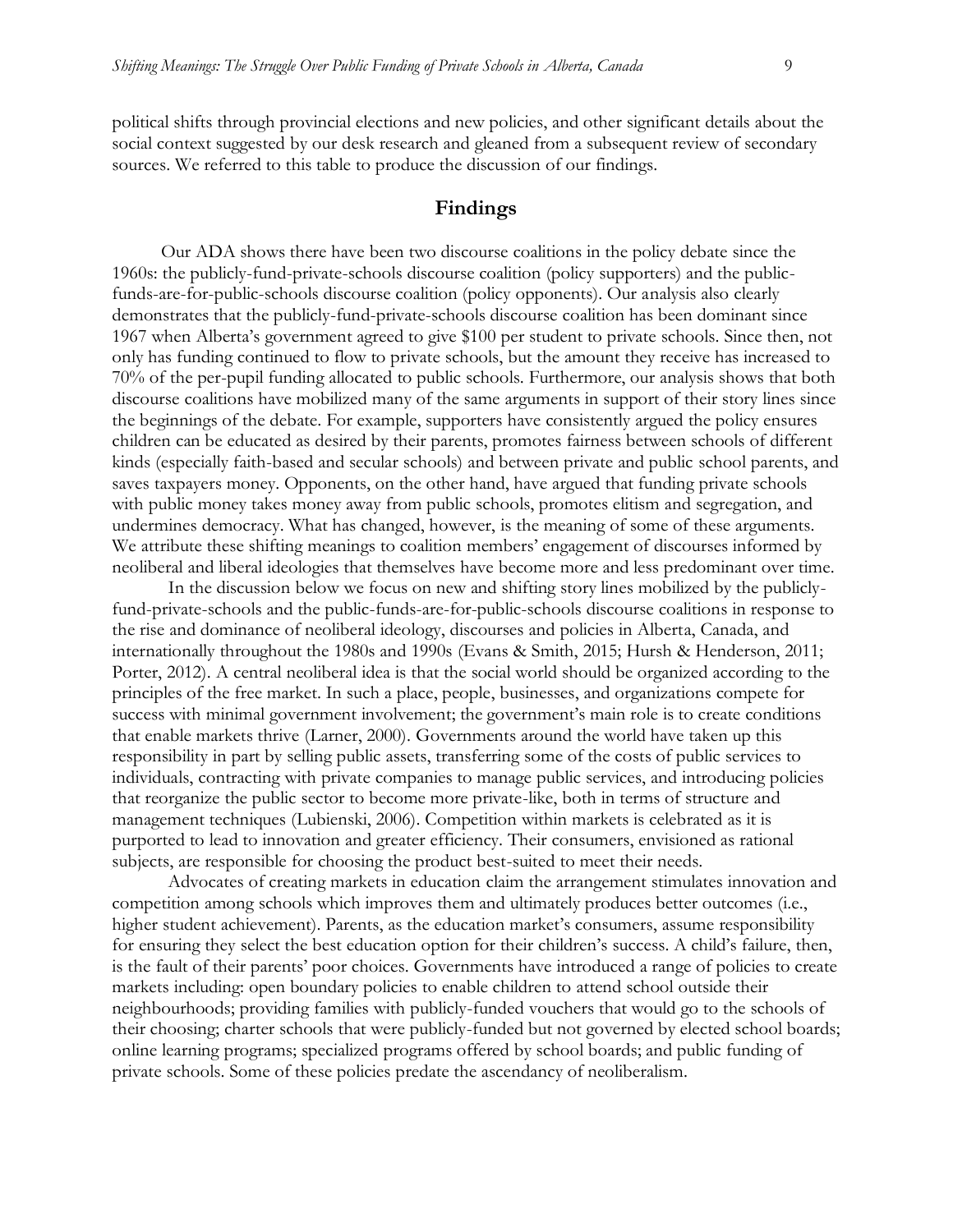In 1994, the Alberta PC government of Ralph Klein introduced a number of education reforms that reflected neoliberalism in its 3-year business plan (Taylor, 2001). The plan included reductions in funding, a new centralized role for the government in collecting and allocating funds, enhanced school council legislation, school board amalgamations, more standardized testing, sitebased management, and a greater emphasis on preparing students to meet the needs of the corporate and industrial sectors. The plan also introduced charter schools, signalling a commitment to expanding public school alternatives and choice in the province. The various components of the plan demonstrated the government's support of neoliberal ideals.

In response to the rise and predominance of neoliberalism in Alberta, members of the publicly-fund-private-schools discourse coalition redefined the policy to fund private schools with public money as one that promoted choice and competition that would improve schooling. This reframing was evident in 1998 when Ralph Klein announced an increase in private school funding for eligible schools from 50% to 60% of public schools' per-student instruction grant. The Premier explained the increase was "a matter of providing choice and a matter of competition" (Ferguson & Seskus, 1998, p. B1).

Publicly-fund-private-schools discourse coalition members also linked the province's school choice policy to students' academic success and global competitiveness. For example, Preston Manning (2007), founder of the Manning Centre for Building Democracy and former leader of the Reform Party of Canada, wrote in 2007 that:

Alberta excels in Canadian and international education comparisons because the province provides parents with a greater range of educational choices and more resources to support those choices. Alberta ensures equity and choice in K-12 education by funding independent schools and home schooling, as well as the public system. (Manning, 2007, p. A16)

Education Minister Ed Stelmach also linked school choice to achievement when announcing that funding to private schools would increase from 60% to 70% in 2008: "I am a tremendous supporter of choice in the education system. Our achievement levels compared to other provinces is simply outstanding – in fact to other countries" (McGinnis, 2008, p. A3).

The idea that school choice and competition lead to better outcomes in education continued to be mobilized in the next decade. In response to a letter by Liberal MLA Kent Hehr (2014) calling for an end to public funding of private schools in 2014, Mark Milke and Deanie van Pelt (2014) of the Fraser Institute, a Canadian think tank advocating the creation of markets in education, argued that school choice "leads to human flourishing" (p. A13) and, furthermore, that monopolies like public education result in "little innovation, sub-par service, few reasons to improve and the misallocation of resources" (p. A13). They asserted further that "when local communities are given more control – whether independent or charter schools, home-based educational programs or public schools given more local authority – administrators, parents and teachers can achieve excellent results, results that benefit individuals and society" (Milke & van Pelt, 2014, p.A13).

In 2015, the Conservative party was defeated after 44 years in government. Observers attribute this loss to a struggling economy, turmoil within the party, and missteps by the Premier during the election campaign (Bratt, 2019). For the first time in its history, the NDP, a long-time public-funds-are for-public-schools discourse coalition member, was elected into office. NDP leader, Rachel Notley, had said in 2014: "Government dollars should not be going into private schools. They should be going into public schools. We would restructure funding that way, because we need to encourage more participation in our public education system, not less" (French, 2018, p.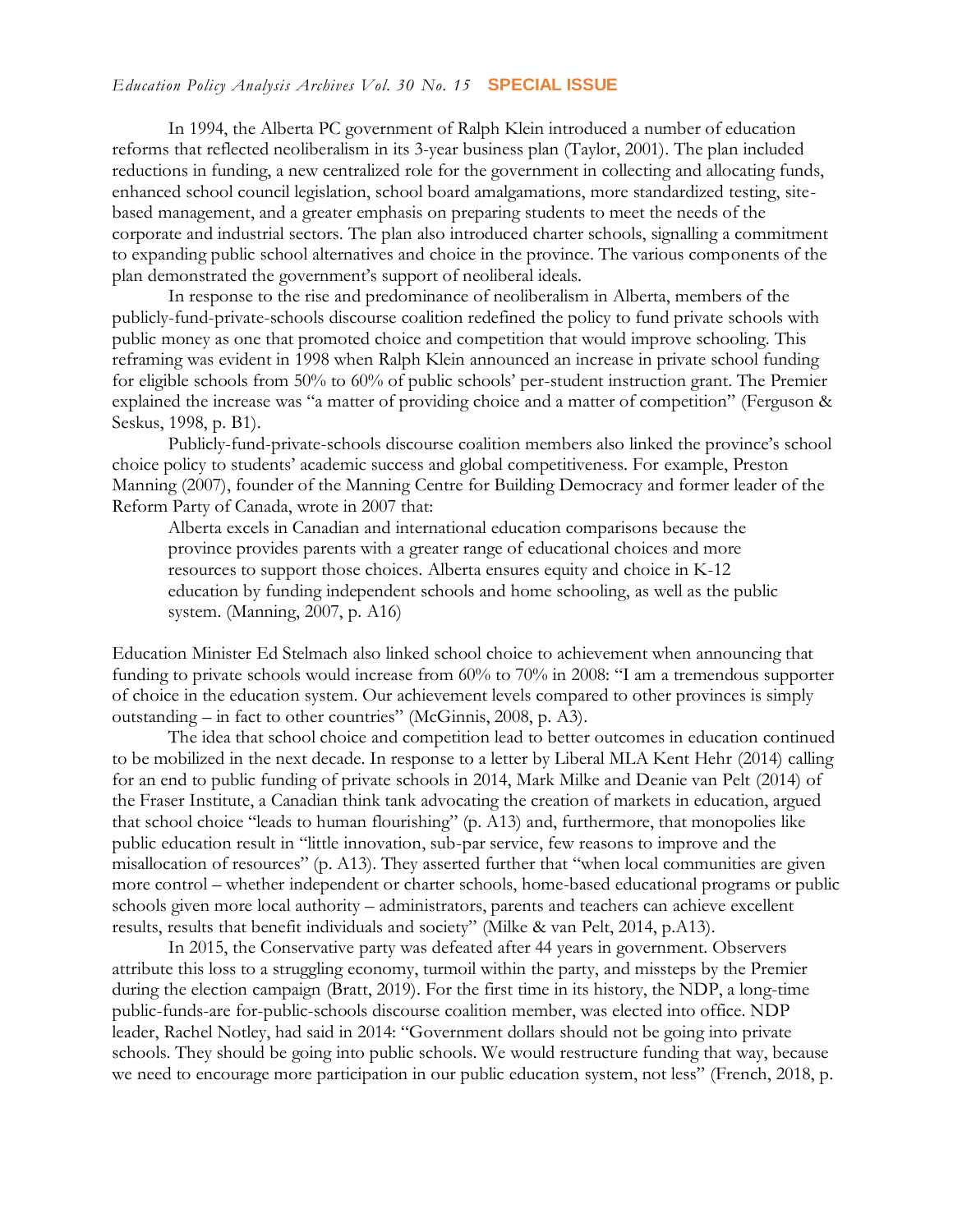A7). However, the party had not actually included such a commitment in its election platform, and once in office, the government did not change the policy.

Instead, while professing a continued ideological commitment to public schools, according to Wood (2017), NDP Education Minister David Eggen reported that he had "inherited an education system that has other models that delivers [sic] education" (p. A4) and "for the sake of security, for the sake of stability in our education at this point, [he had] no plans to change that landscape" (p. A4). And while the NDP government did not characterize funding private schools as a means to improve public schools through competition, Minister Eggen continued to discuss the policy as a means of providing choice. In 2018, he stated: "We continue to support the critical role parents play in their children's education which includes their ability to choose the school they feel will best ensure their child's success" (French, 2018, p. A7). This statement references the neoliberal idea that parents are responsible for ensuring their children's success through their choices.

The NDP's maintenance of the policy to fund private schools with public money is evidence of the publicly-fund-private-schools discourse coalition's continued dominance in Alberta. One of our interview participants explained that while the NDP did not support the policy, it judged it too risky politically to change it. The continued dominance of neoliberal ideals in Alberta also benefited the publicly-fund-private-schools discourse coalition. This continuance is evident in part by the choice of voters to replace the NDP in 2019 with the United Conservative Party, a party that had promised to remove the cap on the number of charter schools and introduce legislation to secure provincial funding of private schools among other policies reflecting neoliberal ideals (United Conservative Party, 2019). The NDP's predicament shows that an actor's discourse coalition membership may change when their interests change. The NDP's switch to the publicly-fundprivate-schools discourse coalition for reasons other than shared interests with other members is also explained by Hajer's discourse coalition theory. Members of the publicly-fund-private-schools discourse coalition also varied in their support for other market mechanisms, such as vouchers ("Have Voucher, Will Learn", 2003; Manning, 2007).

While the advocates began redefining the meaning and significance of the private school funding policy in the 1990s, so, too, did the public-funds-are-for-public-schools discourse coalition. Beginning at least as early as 1988, members reconceptualized the policy as part of a larger government effort to privatize public education (Wagner, 1999), and this new policy meaning would be widely circulated over the next few decades.

Members of the public-funds-are-for-public-schools discourse coalition viewed the Klein government's 3-year-business plan, which included cuts to public education, as an effort to undermine public schools in order to privatize education. Linking the reforms, private school funding, and privatization, the President of the Calgary Public Teachers branch of the ATA explained in 1994:

If money is eliminated from public schools through cutbacks in funding and through the diversion of some funds to private schools, there is a danger that the quality of education will be eroded. When this situation occurred in some areas of the United States, more and more parents chose private schooling. (Nishimura, 1994, p. A5)

This point was similarly expressed by one of our interview participants from a non-government organization: "If you underfund [public services], then they can't meet the needs and then people lose confidence and then they start turning to private alternatives."

Some members of the public-funds-are-for-public-schools discourse coalition, including some of our participants, pointed to the introduction of charter schools as part of the 3-year-plan as further evidence of this effort. Two participants even described charter schools as the ultimate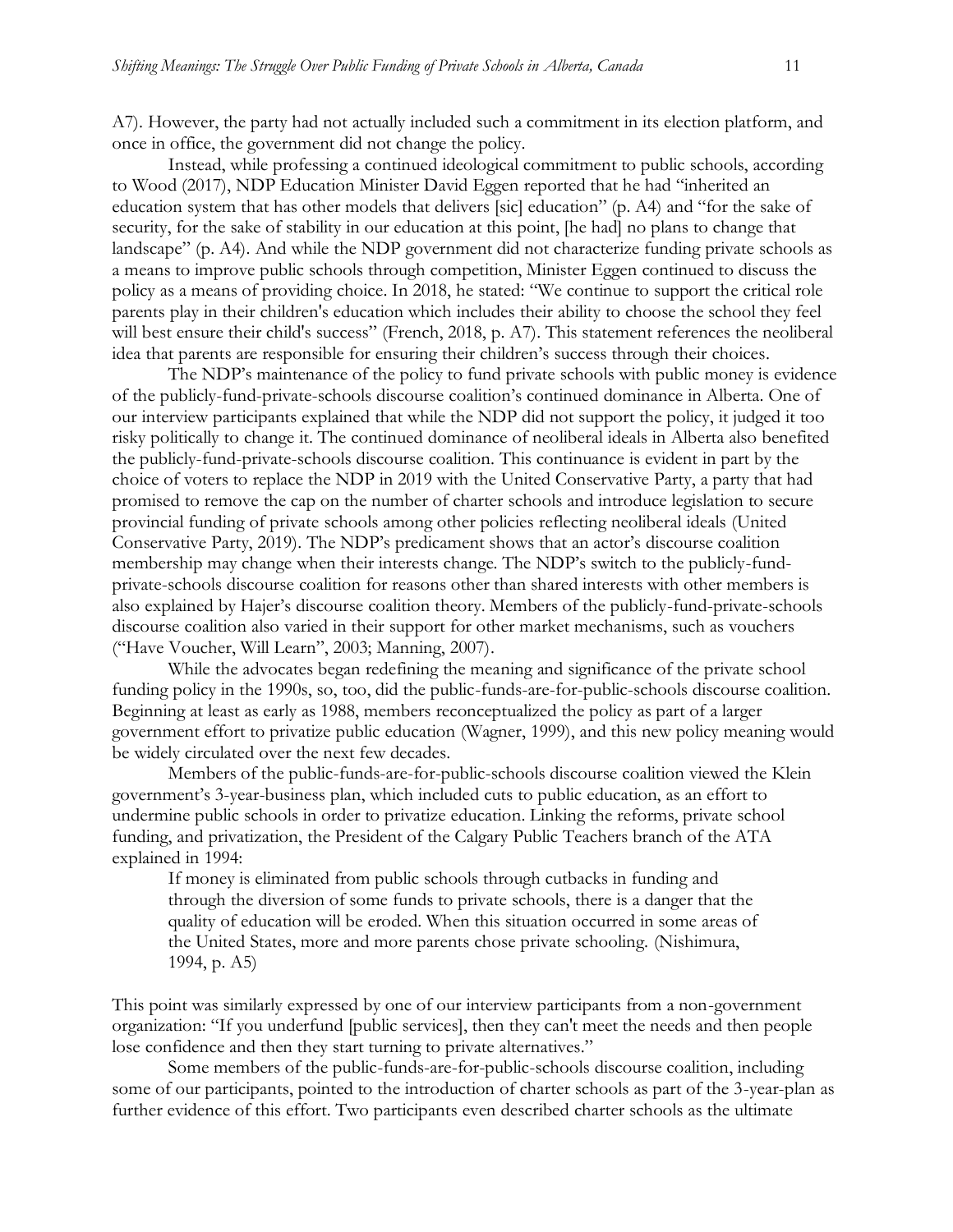means of publicly funding private schools since they are fully funded by the public but not governed by elected school boards. In their words, "they get 100% public funding, but they do not have to abide by the same rules as a public school, they can limit their, their intake of students and the number of students they take and what students they take." And while the number of charter schools allowed in province was initially capped at 15, this limit was removed in 2020 as part of the province's Choice in Education Act, 2020. The 2020 changes to the legislation prompted one of our participants to muse: "Why would a private school not become a charter and get full funding?"

Connections between the 3-year plan, the policy to fund private schools, and privatization were not only mobilized by their opponents, but even some members of the publicly-fund-privateschools discourse coalition also picked up on this new meaning. For example, a member argued in a *Calgary Herald* editorial: "When the province established its per-student funding formula, charter schools and partial funding of private schools, it began taking steps toward a customer-based approach to education" ("Have Voucher, Will Learn", 2003, p. A20).

In response to changes prompted by the Klein government in 1994, the ATA, a long-time member of the public-funds-are-for-public-schools discourse coalition, launched a campaign in the following year to convince Albertans that its public education system was working well but was under threat due to inadequate funding. While the campaign itself did not directly link the funding of private schools to the underfunding of public schools, a former ATA leader involved with the "Public Education Works" campaign told us: "if you're going to defend public education in a broadly based, multifaceted way, you have to take some of your time, and put that into the private school question".

In 2009, the PC government announced plans to consider changing the laws governing education in Alberta. In response, Liberal critic Harry Chase promised: "If part of the changes to the School Act are to encourage more privatization (of education), then [the Liberals] would vociferously defend the public system" (McGinnis, 2009, p. B1). As this quote and our participant's reference to the "private school question" suggest, members of the public-funds-are-for-publicschools coalition viewed themselves as not only challenging education privatization but also as defenders of public education. As an Edmonton school board trustee expressed this view again in 2018 when introducing a motion directing the board to lobby the government to remove public funding of private schools: "Our role, in my mind, is to be a leader and defend public education" (French, 2018, p. A7). This role is not new for some members of the public-funds-are-for-publicschools discourse coalition. Indeed, many have extolled the virtues of public schooling in debates over private funding of public schools since the policy was first introduced. What has changed since then, however, is what many members see themselves as defending it against: privatization.

#### **ADA and Critical Policy Analysis**

Among many interests, critical policy analysts share the desire to understand the origins and development of policy as well as how context influences policy processes (Diem et al., 2014). With its close attention to the arguments mobilized in policy debates, ADA can help researchers achieve these goals. Our findings show that while the actors involved in the struggle over the meaning of the policy to fund private schools in Alberta have expressed similar arguments since the 1960s, their meanings have changed as the dominant discourse shifted in the province. In the early decades of the debate, advocates and opponents of the policy drew on dominant liberal ideals in Canada, including equality of opportunity, as well as subordinate ideas espoused by a pluriform public order (Hiemstra, 2005). However, as neoliberalism ascended in Alberta, across Canada, and around the world, the meaning of their arguments, and of the very policy itself, changed in response.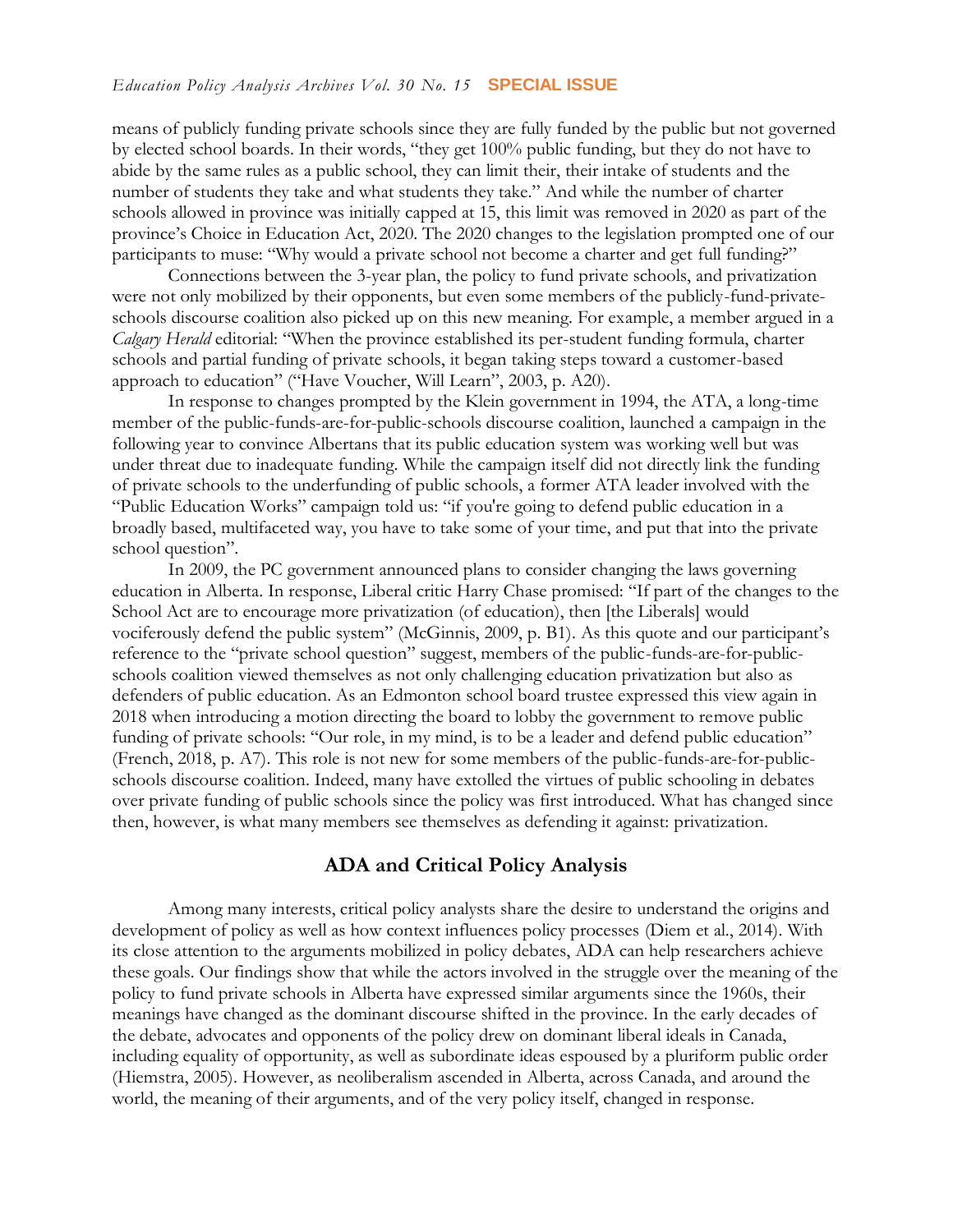ADA is also useful for critical scholars who study policy historically in part to reveal complexities in otherwise coherent accounts of policy change over time (Gale, 2001). This methodology directed our attention to differences within discourse coalitions and between policy actors in the same organization. For example, while public-funds-are-for-public-schools discourse coalition members opposed public funding for private schools in principle, some members have been willing to make exceptions for schools that serve students with special education needs while others have opposed public funds going to private schools of any type. As discussed above, some members of the the publicly-fund-private-schools discourse coalition would like to see vouchers in Alberta, while others are content with only partial funding of private schools. The NDP government's unexpected membership in this coalition is yet another case. The variation within coalitions is explained by Hajer's (1997) argumentative discourse theory, of course. This theory posits that policy actors form coalitions based on shared story lines, not on the basis of shared interests and values as suggested by many other policy theories, such the Advocacy Coalition Framework (Fischer, 2003; Sabatier & Jenkins-Smith, 1999).

Our study also revealed that members of different discourse coalitions may be in the same organization. For example, while PC governments have long been members of the publicly-fundprivate-schools discourse coalition, members of the party passed a resolution at its 1997 convention to end public funding of private schools (Chase & Marshall, 1998). Instead, Premier Klein struck a task force to study the issue and ultimately increased funding from 50% to 60% in 1998. Similarly, in 2013, the Alberta School Boards Association (ASBA) passed a policy resolution calling on the government to end public funding of private schools (except for those that provided special services to children with special needs). The ASBA is made up of members from public, Catholic, and Francophone school boards in the province. Notably, the resolution was not supported by all of its Catholic school board members (Howell, 2013).

Finally, as critical policy scholars, our work is motivated by a commitment to understanding the effect policies have on relationships of privilege and inequality (Young & Diem, 2016). Our ADA demonstrates that the policy to fund private schools with public money remains dominant in the province of Alberta. Bosetti and Pyryt's (2007) study of parents in Alberta's largest cities found parents choosing private schools reported the highest level of income when compared with parents choosing alternative schools and public schools. A 2020 study by Hunt and Leistra (2020) shows there is a difference between those whose children attend elite private schools and those who attend non-elite ones. Hunt and Leistra found that parents of students in elite private schools earn almost \$100,000 more than the average Alberta family choosing public schools, while parents of kids in non-elite private schools earn \$2,000-\$6,000 less than their public school peers. Both studies (Bosetti & Pyryt, 2007; Hunt & Liestra, 2020) show private school parents have higher levels of education than parents of other school types. Also, since private schools normally charge tuition, there may be families that could not afford to send their children to one even though the overall cost to do so may be lower due to the public funds the schools receive. Thus, while the policy to fund private schools may enable some families to select the kinds of school they desire for their children, there is little reason to believe it challenges existing patterns of social inequality.

#### **References**

Alberta. (2021a). *Population statistics*. https://www.alberta.ca/population-statistics.aspx

Alberta. (2021b). *Private schools*. https://www.alberta.ca/private-schools.aspx

Alberta. (2021c). *Student population statistics*. https://www.alberta.ca/student-population-statistics.aspx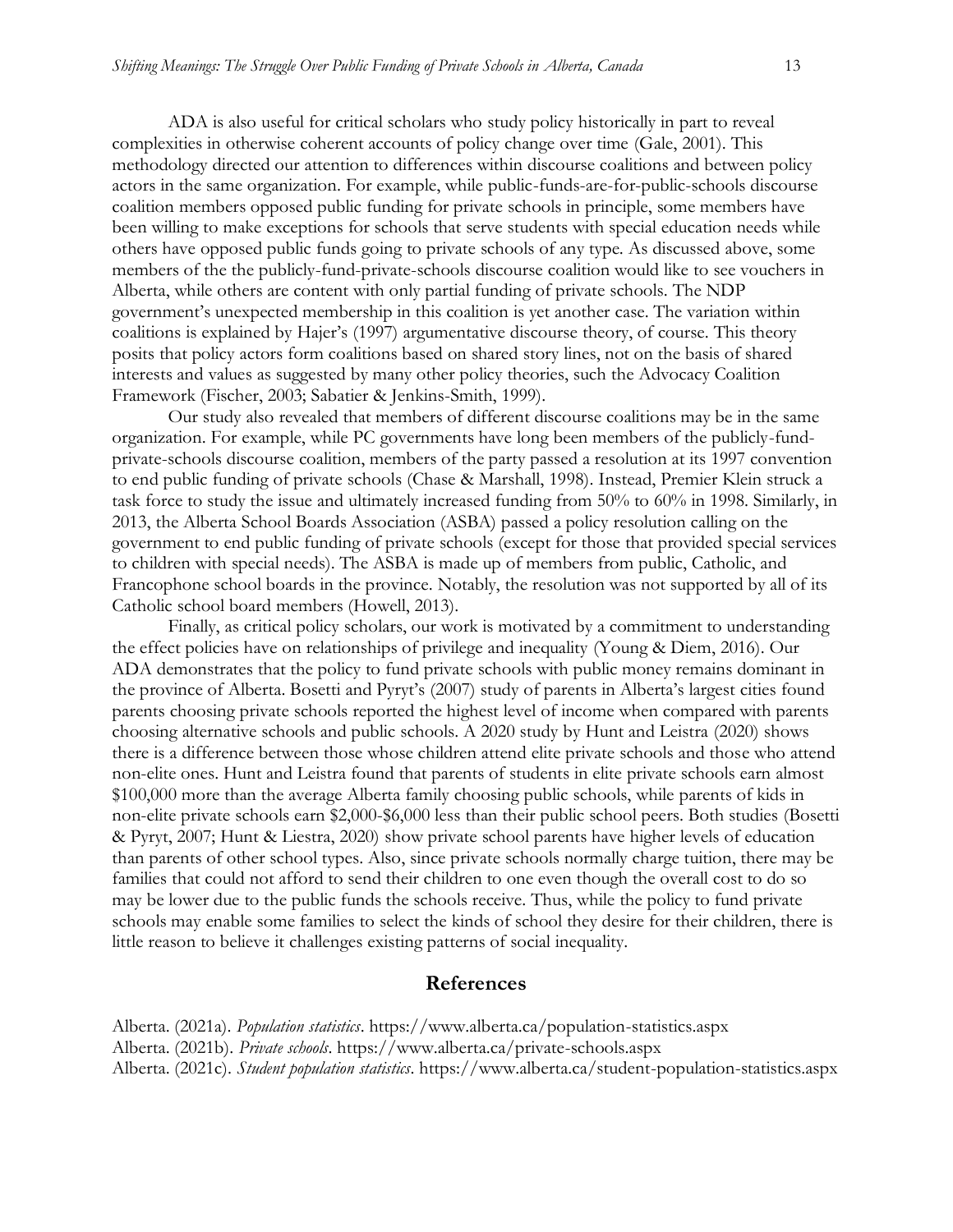- Alberta Education. (2021). *School & authority index*. School & Authority Information Reports. https://education.alberta.ca/alberta-education/school-authority-index/everyone/schoolauthority-information-reports/
- Ball, S. J. (1993). What is policy? Texts, trajectories and toolboxes. *Discourse*, *13*(2), 10–17. https://doi.org/10.1080/0159630930130203
- Bergen, J. J. (1982). The private school movement in Alberta. *Alberta Journal of Educational Research*, *XXVIII*(4), 315–336.
- Bosetti, L., & Pyryt, M. C. (2007). Parental motivation in school choice. *Journal of School Choice*, *1*(4), 89–108. https://doi.org/10.1300/15582150802098795
- Bratt, D. (2019). Death of a dynasty: The Tories and the 2015 election. In D. Bratt, K. Brownsey, R. Sutherland, & D. Taras (Eds.), *Orange Chinook: Politics in the new Alberta* (pp. 35–56). University of Calgary Press.<https://doi.org/10.2307/j.ctvbqs3w2.6>
- Chase, S., & Marshall, A. (1998, March 4). More money proposed for private schools. *Calgary Herald; Calgary, Alta.*, B1 / FRONT.
- Diem, S. (2016). A critical policy analysis of the politics, design, and implementation of student assignment policies. In M. D. Young & S. Diem (Eds.), *Critical approaches to education policy analysis: Moving beyond tradition* (pp. 43–62). Springer. https://doi.org/10.1007/978-3-319- 39643-9\_3
- Diem, S., Young, M. D., Welton, A. D., Mansfield, K. C., & Lee, P.-L. (2014). The intellectual landscape of critical policy analysis. *International Journal of Qualitative Studies in Education*, *27*(9), 1068–1090. https://doi.org/10.1080/09518398.2014.916007
- Editor. (2003, January 2). Have voucher, will learn. *Calgary Herald*, A20.
- Evans, B. M., & Smith, C. W. (2015). Introduction: Transforming provincial politics: The political economy of Canada's provinces and territories in a neoliberal era. In B. M. Evans & C. W. Smith (Eds.), *Transforming provincial politics: The political economy of Canada's provinces and territories in the neoliberal era* (pp. 3–18). University of Toronto Press.
- Ferguson, E., & Seskus, T. (1998, March 6). New private school funding assailed. *Calgary Herald; Calgary, Alta.*, B1.
- Fischer, F. (2003). *Reframing public policy: Discursive politics and deliberative practices*. Oxford University Press.
- French, J. (2018, February 21). Public board wants private-school funding phased out; Edmonton trustees vote to lobby NDP in an effort to ' defend public education'. *Calgary Herald*. Canadian Major Dailies.
- Gale, T. (1999). Policy trajectories: Treading the discursive path of policy analysis. *Discourse: Studies in the Cultural Politics of Education*, *20*(3), 393–407. https://doi.org/10.1080/0159630990200304
- Gale, T. (2001). Critical policy sociology: Historiography, archaeology and genealogy as methods of policy analysis. *Journal of Education Policy, 16(*5), 379–393. https://doi.org/10.1080/02680930110071002
- Hajer, M., A. (1993). Discourse coalitions and the institutionalization of practice: The case of acid rain in Britain. In F. Fischer & J. Forester (Eds.), *The argumentative turn in policy analysis and planning* (pp. 52–85). Duke University Press.
- Hajer, M., A. (1997). *The politics of environmental discourse: Ecological modernization and the policy process*. Clarendon Press.
- Hajer, M., A. (2006). Doing discourse analysis: Coalitions, practices, meaning. In M. Van den Brink & T. Metze (Eds.), *Words matter in policy and planning: Discourse theory and methods in the social sciences* (pp. 65–76). Netherlands Graduate School of Urban and Regional Research.
- Hehr, K. (2014, July 26). Private schools divide pupils by wealth and religion. *Calgary Herald*, A10.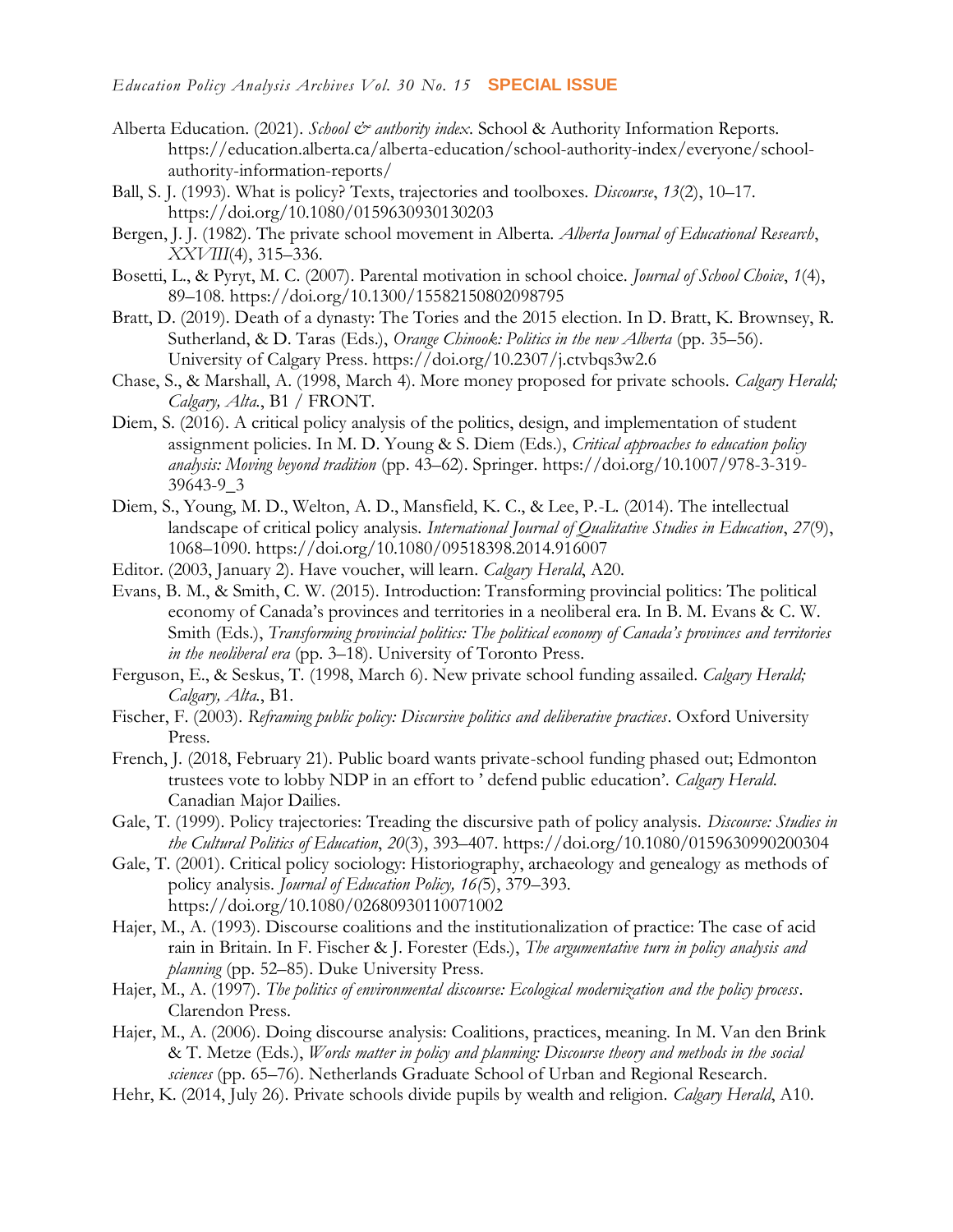- Hiemstra, J. L. (2005). Calvinist pluriformity challenges liberal assimilation: A novel case for publicly funding Alberta's private schools, 1953-1967. *Journal of Canadian Studies*, *39*(3), 146–173. http://dx.doi.org/10.1353/jcs.2006.0026
- Hiemstra, J. L., & Brink, R. A. (2006). The advent of a public pluriformity model: Faith-based school choice in Alberta. *Canadian Journal of Education, 29*(4), 1157–1190. https://doi.org/10.2307/20054214
- Howell, T. (2013, November 21). Stop funding private schools, boards urge. *Calgary Herald; Calgary, Alta*., A.3.
- Hunt, D., & Leistra, R. (2020). *AISCA's new principals' retreat!* Cardus. https://www.cardus.ca/research/education/reports/who-chooses-alberta-independentschools-and-why/
- Hunt, D., & Liestra, R. (2020). *Who chooses Alberta independent schools and why*. Cardus. https://www.cardus.ca/research/education/reports/who-chooses-alberta-independentschools-and-why/
- Hursh, D. W., & Henderson, J. A. (2011). Contesting global neoliberalism and creating alternative futures. *Discourse: Studies in the Cultural Politics of Education*, *32*(2), 171–185. https://doi.org/10.1080/01596306.2011.562665
- Kachur, J. L. (1999). Privatizing public choice: The rise of charter schooling in Alberta. In T. Harrison & J. L. Kachur (Eds.), *Contested classrooms: Education, globalization, and democracy in Alberta* (pp. 107–122). University of Alberta Press and Parkland Institute.
- Larner, W. (2000). Neo-liberalism: Policy, ideology, governmentality. *Studies in Political Economy*, *63*, 5–25. https://doi.org/10.1080/19187033.2000.11675231.
- Lichtman, M. (2013). *Qualitative research in education: A user's guide* (3rd ed.). SAGE Publications.

Lubienski, C. (2006). School choice and privatization in education: An alternative analytical framework. *Journal for Critical Education Policy Studies*, *4*(1). http://www.jceps.com/?pageID=article&articleID=57

- Manning, P. (2007, October 18). More choice makes for better quality. *Calgary Herald; Calgary, Alta.*, A16.
- McGinnis, S. (2008, July 31). Provincial funding for private schools draws public ire. *Calgary Herald; Calgary, Alta.*, A.3.
- McGinnis, S. (2009, February 6). Education overhaul in works; Critics fear for public schools. *Calgary Herald; Calgary, Alta.*, B.1.
- Milke, M., & Pelt, D. V. (2014, August 2). Why private schools should receive equal funding. *Calgary Herald; Calgary, Alta.*, A.13.
- Monash University. (n.d.). *Grey literature: What is grey literature*. Retrieved September 21, 2021, from https://guides.lib.monash.edu/grey-literature/whatisgreyliterature
- Nishimura, L. (1994, January 3). Parents should pay full cost of kids` private schooling. *Calgary Herald*, A5.
- Parekh, G., & Brown, R. S. (2019). Changing lanes: The relationship between special education placement and students' academic futures. *Educational Policy*, *33*(1), 111–135. https://doi.org/10.1177/0895904818812772
- Porter, A. (2012). Neo-conservatism, neo-liberalism and Canadian social policy: Challenges for feminism. *Canadian Woman Studies*, *29*(3), 19–31.
- Prinsen, P. C. (2000). *"That old Ducth disease": The roots of Dutch Calvinist education in Alberta*. University of Alberta.
- Riep, C. (2021). *A review of K-12 education funding in Alberta*. Public School Boards' Association of Alberta. https://public-schools.ab.ca/wp-content/uploads/2021/06/A-Review-of-K-12- Education-Funding-in-Alberta.pdf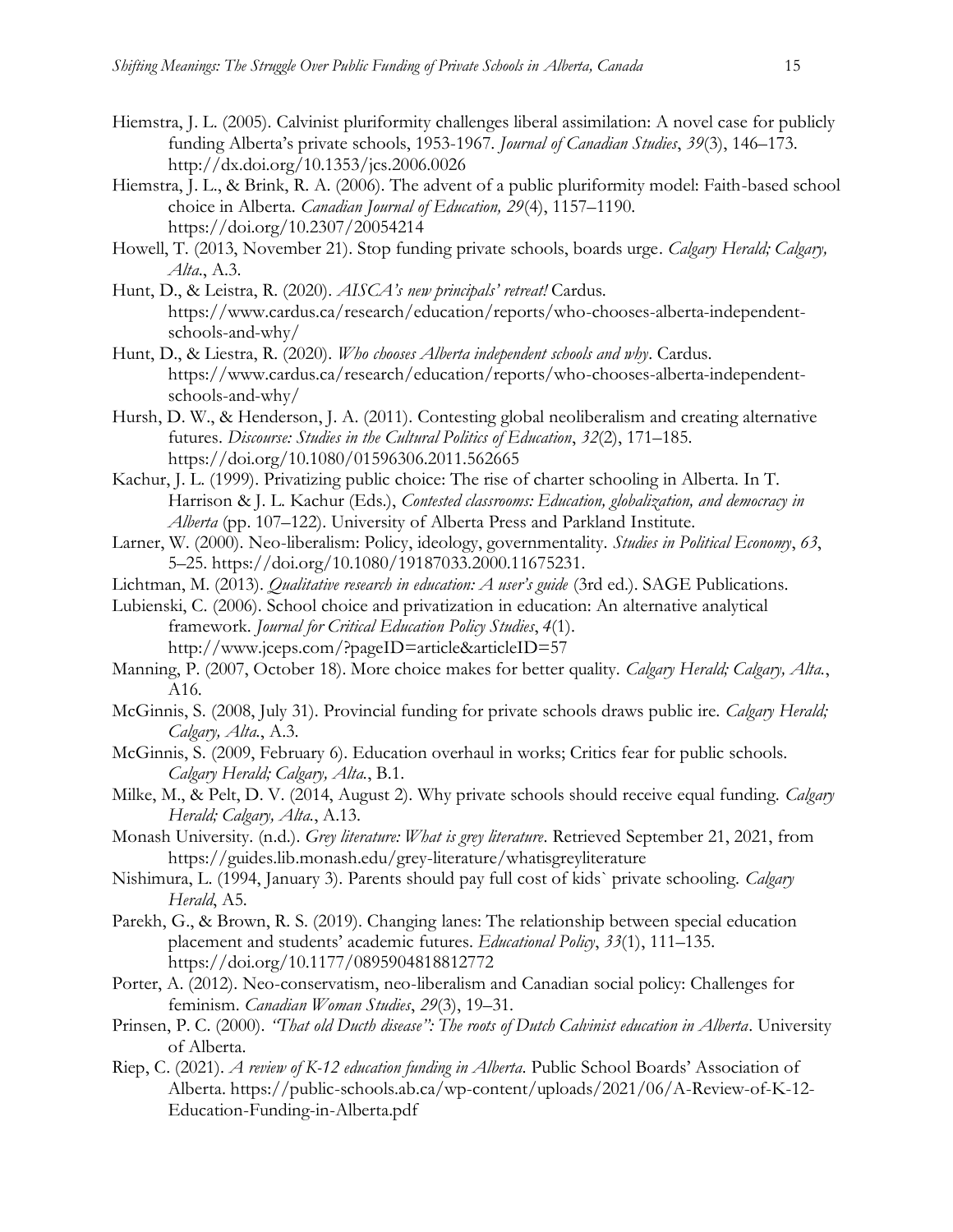- Sabatier, P. A., & Jenkins-Smith, H. C. (1999). The advocacy coalition framework: An assessment. In P. A. Sabatier (Ed.), *Theories of the policy process* (pp. 117–166). Westview Press.
- Simons, M., Olssen, M., & Peters, M. (2009). Part 1: The critical education policy orientation. In M. Simons, M. Olssen, & M. Peters (Eds.), *Re-reading education policies: A handbook studying the policy agenda of the 21st century* (pp. 1–35). Sense Publishers. https://doi.org/10.1163/9789087908317\_002
- Taylor, A. (2001). *The politics of educational reform in Alberta*. University of Toronto Press. https://doi.org/10.3138/9781442682085
- United Conservative Party. (2019). *UCP platform: Getting Alberta back to work*. United Conservatives; Alberta Strong and Free. https://albertastrongandfree.ca/policy/
- Wagner, M. (1999). Charter schools in Alberta: Change or continuity in progressive conservative education policy? *Alberta Journal of Educational Research*, *45*(1), 52–66.
- Winton, S. (2016). The normalization of school fundraising in Ontario: An argumentative discourse analysis. *Canadian Journal of Educational Administration and Policy*, *180*, 202–233.
- Wood, J. (2017, February 25). NDP resists call to end funding for private schools; "No plans to make any changes to funding model at this time," minister's office says. *Calgary Herald; Calgary, Alta.*, A.4.
- Young, M. D., & Diem, S. (2016). Introduction: Critical approaches to education policy analysis. In M. D. Young & S. Diem (Eds.), *Critical approaches to education policy analysis: Moving beyond tradition* (pp. 1–18). Springer. https://doi.org/10.1007/978-3-319-39643-9

#### **About the Authors**

#### **Sue Winton**

York University swinton@edu.yorku.ca <https://orcid.org/0000-0002-4074-0068>

Sue Winton is a critical educational policy researcher, associate professor in the Faculty of Education at York University in Toronto, Ontario, Canada, and Co-Director of the World Educational Research Association's International Research Network on Families, Educators, and Communities as Educational Advocates. Her research examines policy advocacy, influences, and enactment.

#### **Steve Staples**

York University

#### [sstaples@yorku.ca](mailto:sstaples@yorku.ca)

Steven Staples is a recent graduate of the Master's in Leadership and Community Engagement Program at York University and a policy researcher and advocate with interests in public education, health care, international relations and labour. He is the former Director of Research and Education for the Ontario Federation of Labour and is founder of the Rideau Institute on International Affairs. Currently he serves as the National Director of Policy and Advocacy for the Canadian Health Coalition.